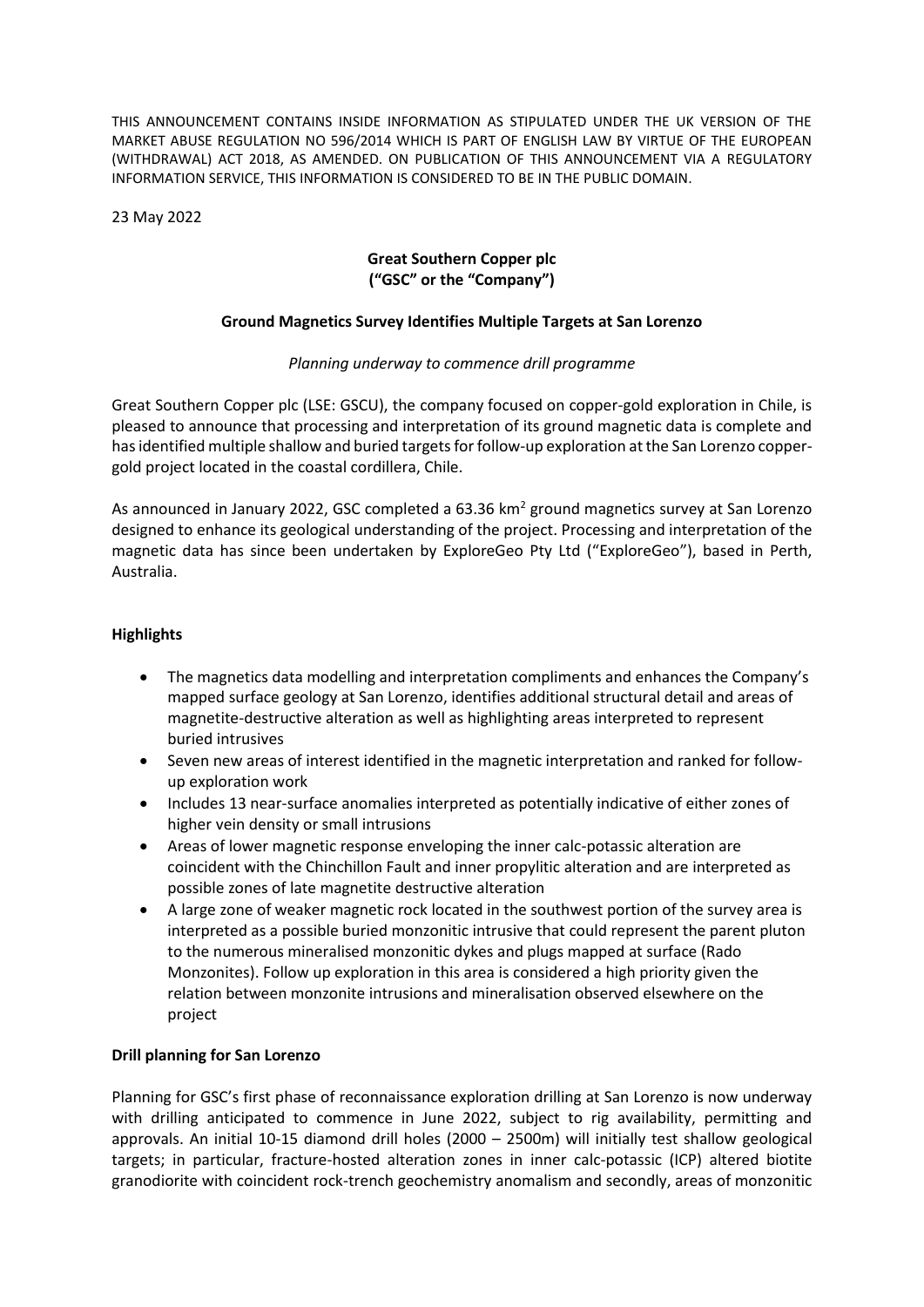intrusions with coincident rock-trench geochemistry anomalism. The programme is designed to enhance the geological understanding of the mineralising system at San Lorenzo and provide vectors for further induced polarisation (IP) geophysics and follow-up drilling programmes.

**Sam Garrett, Chief Executive Officer of Great Southern Copper, said:** "The results from the recent ground magnetic survey identified multiple new targets worthy of further exploration and enhances our geological understanding of the San Lorenzo project. With ground-truthing of the anomalies and interpretation underway by our team on site, plans are progressing well for the company's first reconnaissance exploration drilling programme at San Lorenzo. Negotiations with drilling contractors are underway to secure rig availability and we hope to be mobilising a rig to site before the end of June 2022."

### **San Lorenzo ground magnetics interpretation**

As announced in January 2022, GSC completed a ground magnetics survey covering an area of 63.36 km<sup>2</sup> located in the northern region of the San Lorenzo Project, Chile. Processing and interpretation of the magnetic data has since been undertaken by ExploreGeo, based in Perth, Australia.

ExploreGeo's interpretation includes 3D inversion modelling of reprocessed raw magnetic data for San Lorenzo. A Pseudo Magnetic transformation along with a 3D forward model is also applied to the topographic data in order to account for distortion relating to Andean-type topographic effects coupled with inherently magnetic source rocks such as those at San Lorenzo. Two interpretation strategies were employed to evaluate both near-surface metre-scale features (veins, dykes, structures) as well as broader-scale deeper geological features (intrusives and alteration zones).

The work aims to improve and update GSC's understanding of the structural and lithological domains of the project, evaluate and interpret any alteration relationships with areas of possible magnetite alteration and magnetite destruction, and identify possible source plutons at depth.

Thirteen (13) near-surface anomalies are interpreted which may be indicative of zones of higher vein/fracture density, or, alternatively, small intrusions. These anomalies are generally coincident with magnetite destructive zones (magnetic low areas) associated with structures along the Chinchillon Fault as well as the inner potassic alteration zone (IPO) which envelops the inner calc-potassic (ICP) alteration zone. There are exceptions, however, and ground-truthing of the anomalies has shown several to be coincident with mapped zones of oxidised ICP fracturing. Sampling across these anomalies is in progress in preparation for potential drill targeting.

Three kilometre-scale magnetic bodies are delineated within the southwest portion of the survey area and may represent buried intrusives that lie marginal to a larger zone of weaker magnetised rock interpreted to possibly represent a large buried monzonite body. The interpreted monzonite could be the source of narrow dykes and plugs of locally mineralised monzonite mapped at surface and thus represents a potentially significant target for deeper copper-gold mineralisation.

# **Rehabilitation works**

In conjunction with the pending drilling programme the company also plans to commence work to infill and rehabilitate the trenches dug for the Phase I-II programmes. Phase III trenches will be rehabilitated once all data collection has been finalised.

In addition to this release, a PDF version with supplementary information and images can be found on the Company's website: [https://gscplc.com](https://gscplc.com/)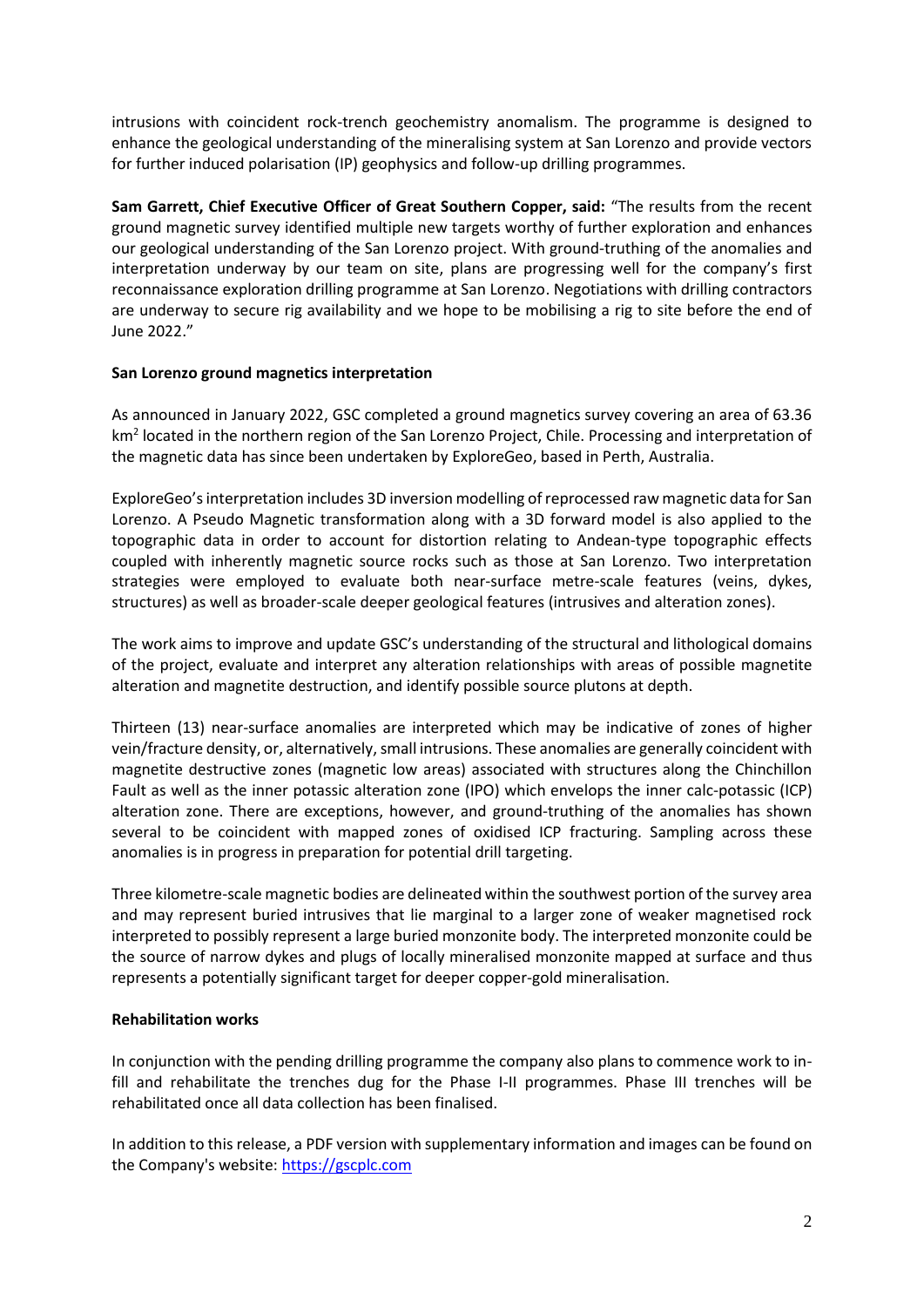#### **Enquiries:**

| <b>Great Southern Copper plc</b>      |                     |
|---------------------------------------|---------------------|
| Sam Garrett, Chief Executive Officer  | +44 20 7618 9100    |
|                                       |                     |
| <b>SI Capital Limited</b>             |                     |
| Nick Emerson                          | +44 (0)14 8341 3500 |
|                                       |                     |
| <b>Luther Pendragon</b>               |                     |
| Harry Chathli, Alexis Gore, John Bick | +44 20 7618 9100    |

#### **Notes for Editors:**

# **About Great Southern Copper**

Great Southern Copper is a mineral exploration company focused on copper-gold deposits in Chile. The Company has the option to acquire rights to 100% of two projects that are prospective for large porphyry style copper-gold deposits in the underexplored coastal belt of Chile, a globally significant mining jurisdiction and the world's largest copper producer.

The two projects comprise the San Lorenzo Project, northeast of the coastal town of La Serena in northern Chile, and the Especularita Project located approximately 170km to the south of the San Lorenzo project. The two early-stage Cu-Au projects are within the same metallogenic belt as major coastal producing operations including Teck's Andacollo copper and gold mine. Significant historical small-scale and artisanal workings for both copper and gold are readily evident in both exploration project areas.

Great Southern Copper is strategically positioned to support the global market for copper, a key metal in the clean energy transition around the world. The Company is planning an exploration and evaluation two-year work programme for the copper-gold projects, targeting principally large tonnage, low to medium grade porphyry style Cu-Au deposits.

Further information on the Company is available on the Company's website: [https://gscplc.com](https://gscplc.com/)

# **Competent Person Statement**

The information in this announcement that relates to the Geophysical component of the Exploration Results is based on information and supporting documentation compiled by Mr Regis Neroni, who is a Member of the Australian Institute of Geoscientists (AIG) and a Registered Professional Geoscientist (RPGeo) in the fields of Geophysics and Mineral Exploration. Mr Neroni is a Consulting Geophysicist with ExploreGeo Pty Ltd and has sufficient experience relevant to the style of mineralisation under consideration and to the activity which is being undertaken to qualify as a Competent Person as defined in the 2012 Edition of the "Australasian Code for Reporting of Exploration Results, Mineral Resources and Ore Reserves". Mr Neroni consents to the inclusion in this announcement of the matters based on this information in the form and context in which it appears.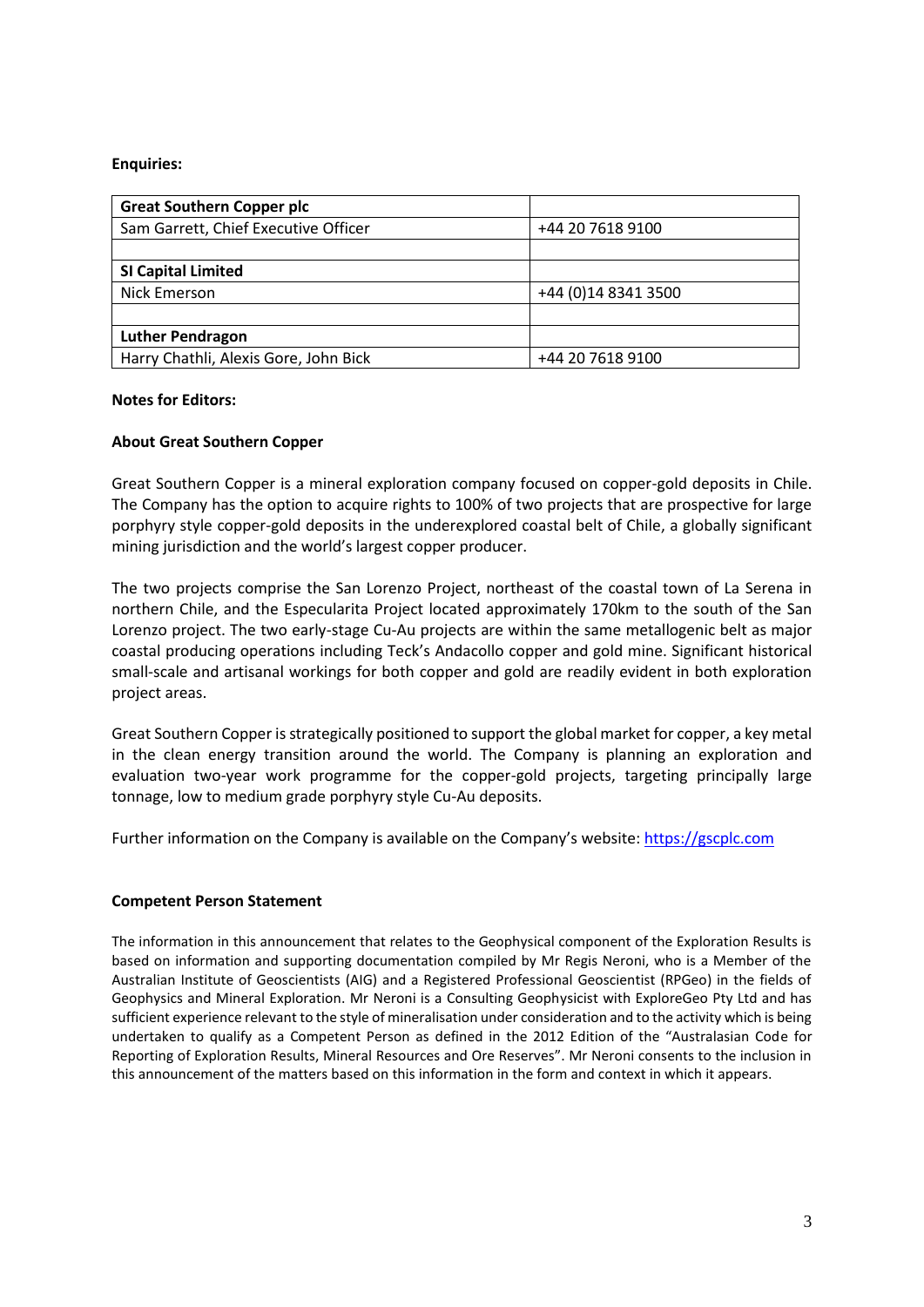

**Figure 1:** *Total Magnetic Intensity (TMI) for the San Lorenzo survey (l) with compilation geo-magnetic interpretation by ExploreGeo (r). Hot colours in the TMI image are indicative of higher magnetic intensity. Pale blue areas of low magnetic intensity in the geology interpretation closely correlate with structures (magnetite destruction). Location of interpreted intrusives at depth is indicated by regions defined by dot (small buried intrusives) and circle (large buried monzonite body) stipple.*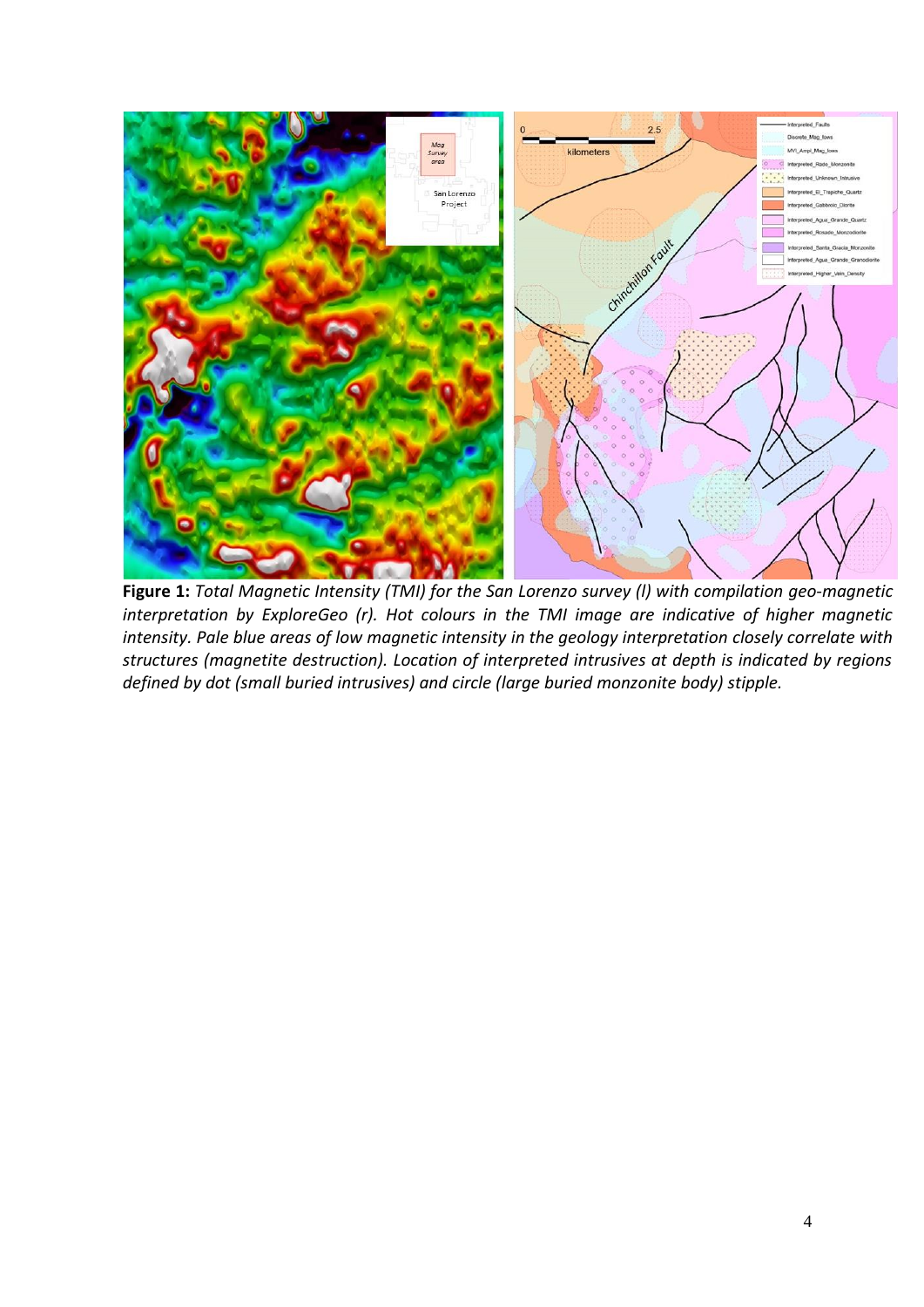

**Figure 2:** *Areas of proposed reconnaissance diamond drilling relative to magnetics and interpreted features (l), and ground-based geology and trench locations with interpreted mag features (r). Drill target areas based on mapped sheeted veining and rock-trench Cu-Au geochemistry in granodiorite indicated by blue circles. Drill target areas based on monzonite intrusions with rock-trench Cu-Au geochemistry indicated by purple circles. The exact number, location and orientation of drillholes is yet to be confirmed.*